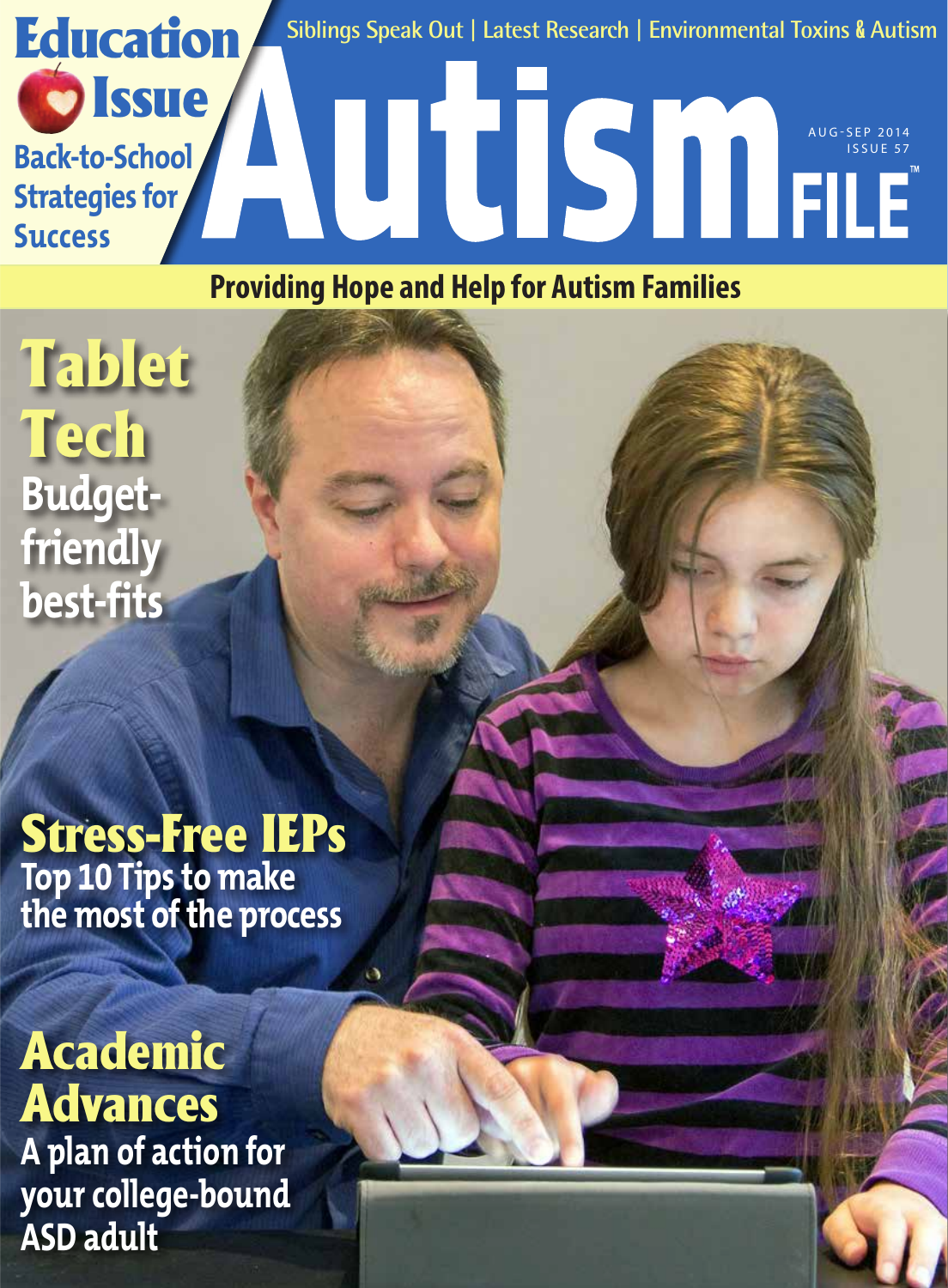# **Playground Pesticides**

*Limiting toxic exposures in educational settings can prevent many adverse health outcomes…*

#### **BY DEIRDRE IMUS**

s parents, we rely on our children's schools to provide more than just an education. Whether in a mainstream classroom or not, dren's schools to provide more than just an education. Whethschool is where our kids go to learn social skills, time management, sharing, independence, and other intangibles. More than anything, we count on schools to keep kids safe. Whether by preventing them from darting into the street or by breaking up a scuffle between students, teachers and administrators bear responsibility for the wellbeing of their students, for a considerable time frame in their lives.

The job of protecting students from harm should extend beyond the classroom walls. Kids carry with them forever many of the lessons learned and friendships formed at school. Unfortunately, they also take other, less desirable things, and often without even knowing it: pesticide residue from a soccer field's gorgeously green grass, or chemicals used to grow the fruits and vegetables consumed at lunch.

Schools unintentionally expose people to toxins over the course of a day; ditto office buildings, airports, even hospitals. While none of us should inhale or ingest harmful substances in our midst, the potential negative health consequences of doing so are particularly potent in kids. Studies have linked chemical exposures in childhood to autism, cancer, learning



disabilities, and asthma, to name just a few chronic conditions.

### **THE PRICE OF BEAUTY**

Sadly, there are so many (too many!) roads leading to danger, that it can feel overwhelming to cover all the toxic bases. There's enough to worry about as your child boards the bus to school each morning. If school districts can be proactive about some of the less obvious—but no less hazardous—chemical exposures in their students' midst,

#### DEIRDRE IMUS...



…**National Leader for Children's Health and the Environment** Deirdre Imus, founder of the site devoted to environmental health, www.imusenvironmentalhealth. org, is President and Founder of The Deirdrelmus Environmental Health Center® at Hackensack University Medical Center and Co-Founder/Co-Director of the Imus Cattle Ranch for Kids with Cancer. She is a *New York Times* best-selling author and a frequent contributor to FoxNewsHealth.com, and Fox Business Channel. In her quest to clean up the environment for our kids, Deirdre developed the award-winning

Greening The Cleaning® program and product line, which replaces the hazardous ingredients commonly found in cleaning agents with environmentally-responsible, less toxic products wherever possible. The program and products are used throughout the country in schools, healthcare facilities, and businesses. it might make it just that much easier for parents to sleep at night.

One of the first adages children learn in school is not to judge a book by its cover. What's on the inside, they're told, is more important than what is on the outside. And yet, countless hours and dollars are spent creating and maintaining the grounds of a school. Like with a house, curb appeal is important. A school should look alluring from the outside, if for no other reason than to encourage kids to show up each day motivated to learn, eager to run through the doors.

Such beauty can come at a price, and sometimes that price is our children's health. Pesticide use is common on school grounds to keep fields, tracks, playgrounds, and other areas sanitary and visually attractive. According to the Fall 2009 issue of *Pesticides and You,*